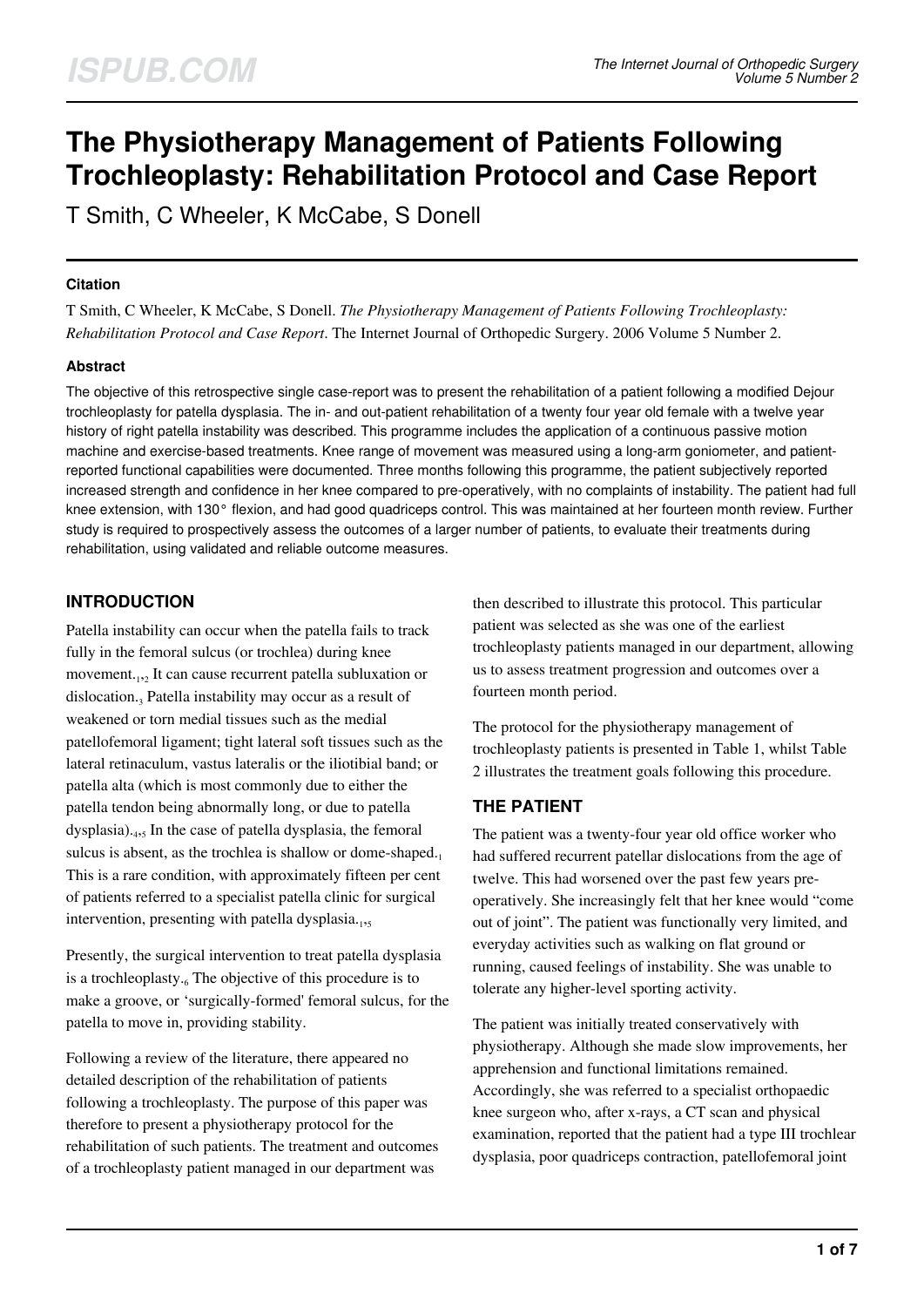crepitus, apprehension to lateral gliding of the patella and abnormal patella tracking. The surgeon recommended a trochleoplasty, with medialisation of the tibial tuberosity and a lateral release.

# **SURGICAL INTERVENTION**

A modified Dejour trochleoplasty, described by Donell et al, was performed. Using this technique, a mid-line incision was made and a medial para-patellar approach everting the patella laterally. This exposed the distal femur. A trench of subchondral bone was removed from underneath the dysplastic trochlea creating a thick osteochondral flap with a diamond shape. A new groove was fashioned by dividing this into two triangular flaps and pushing them downwards. These were then anchored down using countersunk screws into the distal femur. Any exposed cancellous bone was then covered with bone wax. Figure 1 illustrates the trochlea before and after this procedure.

# **Figure 1**

Figure 1: The femoral trochlea pre- and post-operatively.



To address the patient's abnormal patella tracking, the tibial tubercle was transposed medially twelve millimetres and fixed with a cortical screw (Elmslie procedure). A lateral release with double-breasted medial reefing was also performed to address the proximal realignment.

The post-operative notes permitted the immediate application of a continuous passive motion (CPM) machine, full weight-bearing, and, once quadriceps control had been regained, the Raymed splint could be replaced with a Donjoy brace (Donjoy, Vista, California, USA) fixed at zero to ninety degrees until the tibial tubercle had fused.

# **IN-PATIENT PHYSIOTHERAPY**

After returning from theatre the patients reported that although her right knee was painful, she was not nauseous. An epidural analgesia was in situ, and the patient was wearing a cricket pad knee extension splint. This was

removed and a CPM machine was applied. The objectives of CPM are to increase joint range of movement, decrease pain, reduce oedema, and to help prevent excess scar formation and capsular contractions. $_{7,8}$  In this instance CPM was employed to increase knee range of movement by as much as the patient could tolerate, as has previously been used after knee surgery.<sub>7</sub> The CPM was left on throughout the night. The patient was instructed on how to increase and decrease her knee range of movement using this machine. She reached twenty degrees knee flexion and could fully extend her knee when assessed that afternoon, using a standard goniometer as described by Norkin and White.<sub>9</sub>

The following day, pain and nausea were subjectively reassessed. The patient was instructed on how to begin walking using a rollator walking frame. The CPM machine was reapplied and the range of movement was increased to forty degrees. The patient was encouraged to increase knee flexion to the maximum she could tolerate. Both her range of movement and the distance she was able to walk was limited by pain. When reviewed later that day, the patient had increased her knee range of movement to ninety degrees flexion.

On the second post-operative day, although her knee was still painful, the patient had maintained ninety degrees knee flexion on the CPM machine. She was taught how to mobilise independently with crutches using a reciprocal gait pattern and full weight-bearing. She could mobilise in excess of one hundred yards. The patient was also taught how to perform active knee flexion exercises, which she was instructed to continue as often as possible on discharge.

Outpatient physiotherapy was arranged for the sixth postoperative day, and the patient was discharged home.

# **OUT-PATIENT PHYSIOTHERAPY**

On initial assessment, six days post-trochleoplasty, the patient presented with moderate knee effusion, bruising to the calf, and a moderate to severe ache. This discomfort meant that the patient had only been able to mobilise partial weight-bearing. Her passive range of knee movement was zero to ninety degrees when assessed using a long-arm goniometer. However, she had poor isometric quadriceps contraction, and was unable to straight leg raise.

The patient was initially seen on an outpatient basis on four occasions over four weeks. Initial outpatient treatment included advice regarding self-management of pain and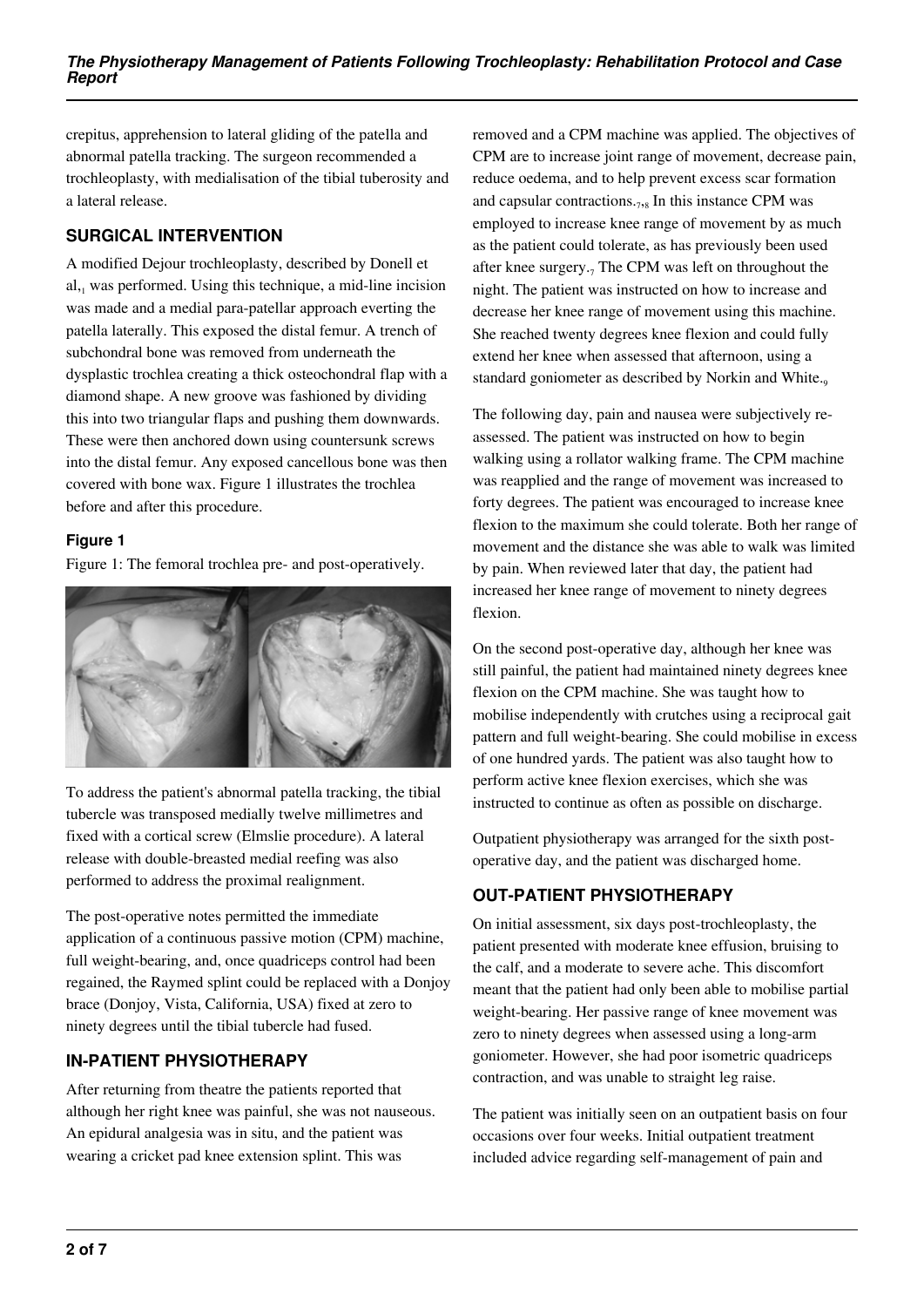swelling, including the application of ice, and instructed on a home exercise programme. This included quadriceps strengthening exercises, active assisted and active knee flexion activities, toe-heel raises and lunges. These were aimed to restore active and passive range of motion, regain good quadriceps contraction and control, and encourage early weight-bearing.<sub>10</sub> In addition, exercises targeting the whole lower limb included strengthening exercises for hip abductors and external rotators, to improve the general stability and muscle balance of the patient's right  $leg_{11,12}$  To avoid undue loading of the patellofemoral joint and to encourage functional movement, there was a bias to closedchain activities.

At the fourth treatment session the subject reported that she was progressing well, with reduced discomfort and improved quadriceps control. She had one hundred degrees knee flexion, full passive extension, but a ten-degree extension lag when attempting to straight leg raise. At this time she was transferred to our Gym Rehabilitation class.

She attended the gym class on five occasions over five weeks. Activities in the gym included exercise bike, inner range quadriceps exercises, mini-squats, toe-heel raises, hamstring bench pulls, sit to stand activities, step-up/down and proprioceptive exercises on wobble boards and the trampette. She continued with her home exercises on nongym days.

# **OUTCOME**

Following this programme three months post-operatively, the patient subjectively reported that her knee felt much stronger, with no complaint of instability on walking or

running, and increased confidence in the use of her knee, returning to her normal home and work activities. On examination, she presented with good inner range quadriceps contraction, no extension lag on straight leg raise, 130 degrees of knee flexion with some patellofemoral crepitus, and normal patella tracking. These outcomes were maintained when she was reviewed fourteen months postoperatively.

# **DISCUSSION**

This paper has described the physiotherapy management of a patient with severe trochlea dysplasia who underwent a trochleoplasty and correction of abnormal patella tracking. Over a three month period, the patient made a good recovery, with the resolution of her patella instability, the principle indicator for a trochleoplasty. $_{14}$  This favourable result in stability mirrors that of Verdonk et  $al<sub>6</sub>$  and Donell et al's<sub>1</sub> series of thirteen and fifteen trochleoplasty procedures respectively.

Due to the nature of single case-reports, only one specific treatment regime was described. As with all rehabilitation programmes, the patient's treatment should be tailored to their individual needs and goals. $_{15}$  In this specific case, the patient was not particularly sports orientated. Accordingly, the higher-level sports rehabilitation detailed in the rehabilitation protocol (Table 1) was not pursued. However, trochleoplasty patients can return to sporting activities such as football.<sub>1</sub> For patients who had pre-operatively participated in sports, or who could realistically return to such activities, an analysis of the types of movements required to partake in such activities, would need to be assessed, to inform their rehabilitation.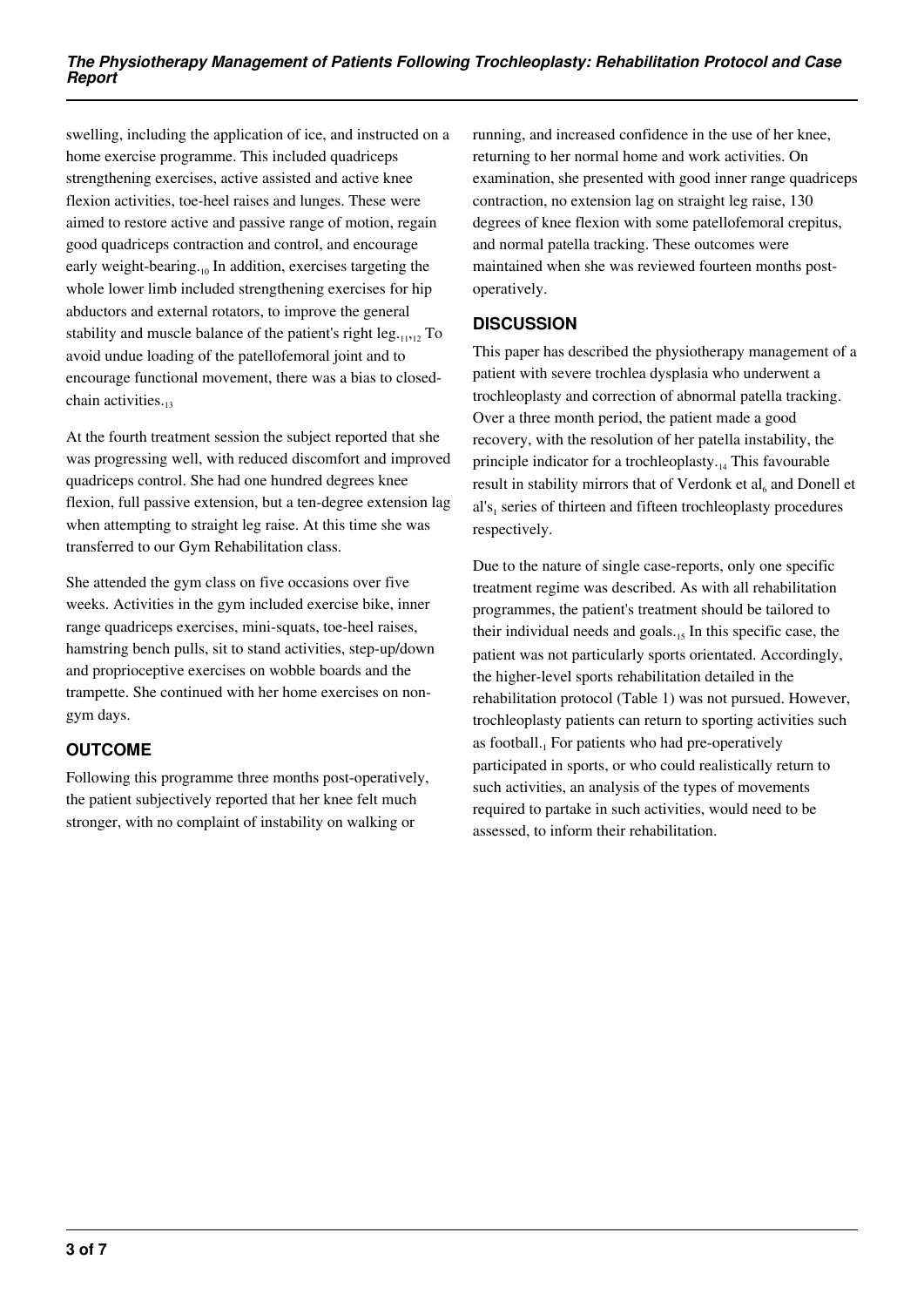### **Figure 2**

Table 1: Rehabilitation Protocol Following Trochleoplasty

|         | Phase I - In-Patient Physiotherapy |                                                                                                                                                                                                                                     |
|---------|------------------------------------|-------------------------------------------------------------------------------------------------------------------------------------------------------------------------------------------------------------------------------------|
| Day 0   | ROM                                | CPM applied immediately after returning from theatre<br>for 24 hours knee flexion. Set flexion to as much as the<br>patient can tolerate. (ROM may be limited to 0-90°<br>flexion if tibial tuberosity is distalised)               |
|         | Exercises                          | Active ankle dorsiflexion and plantarflexion instructed.                                                                                                                                                                            |
| Day 1   | ROM                                | CPM continued. ROM increased as pain allows.                                                                                                                                                                                        |
|         | Strength                           | Isometric quadriceps and inner range quadriceps<br>exercises taught.                                                                                                                                                                |
|         | Cryotherapy                        | Ice applied intermittently if knee is grossly swollen.                                                                                                                                                                              |
|         | Gait                               | Taught FWB mobilisation with rollator frame. Heel-toe<br>gait pattern encouraged. An extension splint is applied<br>for walking until the patient can straight leg raise. Patient<br>may be PWB if tibial tuberosity is distalised. |
|         | Out-Patient                        | Arrange follow-up out-patient physiotherapy to begin<br>Day 4-6.                                                                                                                                                                    |
| Day 2-3 | ROM                                | CPM continued until patient can achieve 90-120°<br>flexion.                                                                                                                                                                         |
|         |                                    | Active, active assisted and passive knee flexion<br>instructed using a sliding board/sheet.                                                                                                                                         |
|         | Strength                           | Review quadriceps exercises and encourage their<br>continuation. Teach isometric hamstring heel-dig<br>exercises.                                                                                                                   |
|         | Gait                               | Progress from rollator frame to 2 crutches FWB or PWB<br>as permitted. Reciprocal gait pattern encouraged. Step<br>and stairs practice with elbow crutches for safe<br>discharge.                                                   |
|         | Out-Patient                        | Confirm out-patient physiotherapy appointment to<br>commence Day 4-6.                                                                                                                                                               |

#### Phase II - Early Out-Patient Physiotherapy

| Day 4-6<br>weeks | Assessment     | Full objective and subjective musculoskeletal<br>assessment, particularly assessing quadriceps function,<br>soft tissue length and range of movement.                                                                                                                                                                                      |
|------------------|----------------|--------------------------------------------------------------------------------------------------------------------------------------------------------------------------------------------------------------------------------------------------------------------------------------------------------------------------------------------|
|                  | ROM            | Review active, active assisted and passive knee flexion<br>exercises. Teach wall-slide and lunge exercises.<br>Commence low resistance static bike exercises and<br>hamstring, quadriceps, gastrocnemius and soleus<br>stretches as indicated.<br>If the patient does not achieve 90° flexion by 6 weeks.<br>then may require arthrolysis. |
|                  | Strength       | Review isometric hamstring and quadriceps exercises.<br>Teach straight-leg raises; active and resisted hip<br>extension and abduction; mini-dips; step-up/down<br>exercises                                                                                                                                                                |
|                  | Gait           | Standing weight-transference activities. Heel-toe gait<br>pattern encouraged. Increase gait distance and endurance.<br>Progress from 2 crutches to one crutch to no crutches as<br>weight-bearing allows. Improve confidence and fear<br>avoidance of further patella dislocations.                                                        |
|                  | Cryotherapy    | Ice for swelling as indicated.                                                                                                                                                                                                                                                                                                             |
|                  | Manual therapy | Patellofemoral accessory mobilisations (medial and<br>lateral glides, anteroposterior and posteroanterior as<br>indicated) Grade as indicated.                                                                                                                                                                                             |
|                  | Proprioception | Wobble board and mini-tramp activities - two legged,<br>eyes open/closed; and ball catching activities.                                                                                                                                                                                                                                    |
|                  | Scar massage   | Patient self-management of operative scar massage to<br>decrease hunertraphic scarring and sensitivity if present                                                                                                                                                                                                                          |

#### Phase III - Late Out-Patient Physiotherapy

| Weeks 6 -<br>Discharge | ROM                    | Continue active knee flexion; double-leg wall squats; full<br>lunges; static bike activities; knee dip exercises and<br>stretches as indicated                                                                                                                                                                                                                                                                                                                                                                                                                                          |
|------------------------|------------------------|-----------------------------------------------------------------------------------------------------------------------------------------------------------------------------------------------------------------------------------------------------------------------------------------------------------------------------------------------------------------------------------------------------------------------------------------------------------------------------------------------------------------------------------------------------------------------------------------|
|                        | Strength               | Increase static bike resistance. Stair walker and stepping<br>activities, increasing speed and repetitions, with and<br>without rucksack. Leg press. Resisted SLR and<br>hamstring exercise-band exercises. Plyometric activities<br>- two leg; one leg; jumping; hopping; triple jump. Mini-<br>tramp – walking; running; jumping whilst throwing and<br>catching; Prone knee hangs with and without weight and<br>hamstring curls. Standing heel raises - double to single<br>leg support. Hydrotherapy for resisted lower limb<br>activities and assisted knee flexion if indicated. |
|                        | Gait                   | Acceleration/deceleration shuttle test. Ouick walk to<br>jogging to running. Interval training. Walking and<br>running on varied surfaces, uphill, downhill and slopes.<br>Change of direction activities.                                                                                                                                                                                                                                                                                                                                                                              |
|                        | Sport Related<br>Rehab | Individualised to patients but may include more: -<br>ply ometrics with and without ball/racket/bat as indicated.<br>Drills such as jogging, running, spiriting, cone and<br>slalom activities. Cutting, twisting and turning activities<br>recreating sporting scenarios. Specific sporting activities<br>such as rugby scrumaging, football tackling; tennis<br>serving; cricket bowling; working on endurance,<br>technique, and speed as required. Fear avoidance with<br>respect to apprehension of patella dislocation during<br>recreational and sporting activities.            |
|                        | Proprioception         | Progression on wobble board with eyes open/closed;<br>double or single leg balance; throwing and catching balls.<br>Mini-tramp single leg stabilisations with same exercises<br>as on the wobble board, but whilst jumping and dipping.                                                                                                                                                                                                                                                                                                                                                 |

CPM – Continuous Passive Motion<br>Full Weight-Bearing<br>PWB – Partial Weight-Bearing ROM - Range of Movement FWB

SLR - Straight Leg Raise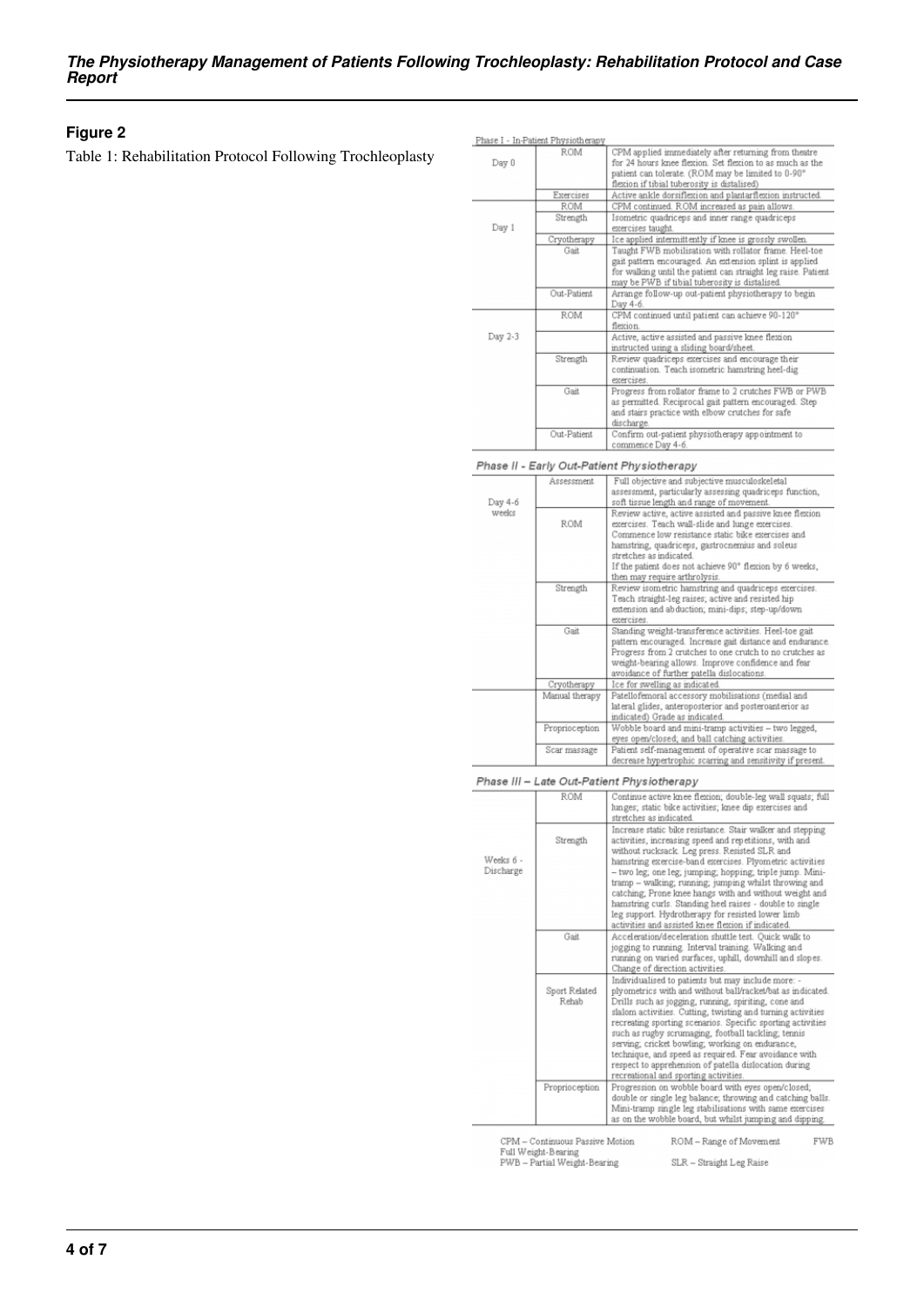# **Figure 3**

Table 2: Table to illustrate the rehabilitation goals following a trochleoplasty

Phase I - In-Patient Physiotherapy

- · 0-90° passive ROM
- Pain control
- Walking with crutches  $\bullet$
- · Isometric quadriceps and hamstring exercises begun Out-Patient physiotherapy arranged
- · Discharged home
- 

#### Phase II - Early Out-Patient Physiotherapy

- Active knee flexion greater than 90°
- Pain and swelling controlled Mobilising without extension splint, without crutches (dependent on WB  $\bullet$ status)
- Quadriceps control and SLR
- Return to work (office based)

Phase III - Late Out-Patient Physiotherapy

- Maximise ROM (0° extension to130° to 140° flexion)
- Return and improve on pre-operative level of function at work and hobbies
- Identify realistic and obtainable recreational and sporting goals, and achieve  $\ddot{\phantom{0}}$ them

ROM - Range of Movement WB-Weight-Bearing SLR - Straight Leg Raise

The major complication acknowledged with this procedure has been arthrofibrosis.<sub>1,6</sub> By combining epidural analgesia and CPM over the first three days, this complication may be reduced.<sub>1</sub> It must be stressed that this procedure is very painful, and adequate management of the patient's pain is imperative to allow them to regain the range of movement required to prevent arthrofibrosis. For these reasons, the CPM machine was applied rather than simple active and passive exercise, to provide continuous movement.

An important part of the rehabilitation of this patient group is to address the psychological impact that recurrent dislocation may have. Patients may not have 'trusted' their knee for many years, avoiding certain tasks such as squatting or twisting. Therefore, it has been important to practice these previously more challenging activities, to re-educate the patient, and to allow them to feel capable of undertaking normal home, work and recreational activities.

This paper presented a number of limitations. The report retrospectively detailed a rehabilitation programme. Accordingly, it was not possible to determine important factors such as pre-operative level of function, or to detect changes in quality of life, pain or other symptoms over time; a considerable limitation to this paper. To address this weakness, future prospective study designs are required to fully assess the outcomes of this proposed physiotherapy programme. Although the case-report provided a framework

to present a rehabilitation protocol after trochleoplasty, it only assessed outcomes using range of movement and patient's reported functional capabilities. For future evaluation, the use of a functional knee outcome measure such as the Cincinnati Knee Rating System<sub>16</sub> or the Larsen-Lauridsen score as used in Verdonk et al's $_6$  study may provide additional information on which aspects of knee function improve as trochleoplasty patient's progress through their rehabilitation. Finally, pre-operative outcomes were assessed by the patient's orthopaedic surgeon, whilst these were recorded post-operatively by her physiotherapist. This introduced issues of inter-tester reliability to the paper, which could be prevented when designing a future prospective study.

This case report presented a patient who, in addition to a trochleoplasy, underwent a lateral release, medial reefing, and a tibial tubercle transfer. This latter procedure limited the extent to which flexion, and quadriceps exercises were permitted during the first six weeks. In the absence of this procedure, flexion would have been unlimited and encouraged to maximise as pain allowed, following the programme in Table 1.

Quadriceps weakness may also be a major problem for these patients. In most patients with severe trochlear dysplasia there is also a quadriceps dysplasia. In particular, the vastus medialis obliquus is absent. The patient in this case study had very poor quadriceps pre-operatively, which may have impacted upon her post-operative rehabilitation. Poor postoperative quadriceps function has featured in a number of these cases treated in our department. Further study investigating whether intensive pre-operative physiotherapy can improve the post-operative rehabilitation of these patients may be indicated.

### **CONCLUSIONS**

This paper has detailed the rehabilitation of a patient who underwent a modified Dejour trochleoplasty, in our department. The primary goal during the early stages of rehabilitation was to maximise range of movement with adequate analgesia. This is stressed to prevent arthrofibrosis, a major complication following this procedure. After this period, functional, exercise-based rehabilitation was undertaken to rehabilitate both the patient's lower limb, and re-educate the patient on their 'newly-found' patella stability, to allow a return to full activity, without patella apprehension. Further research detailing the outcomes of larger scale, longer follow-up period studies, using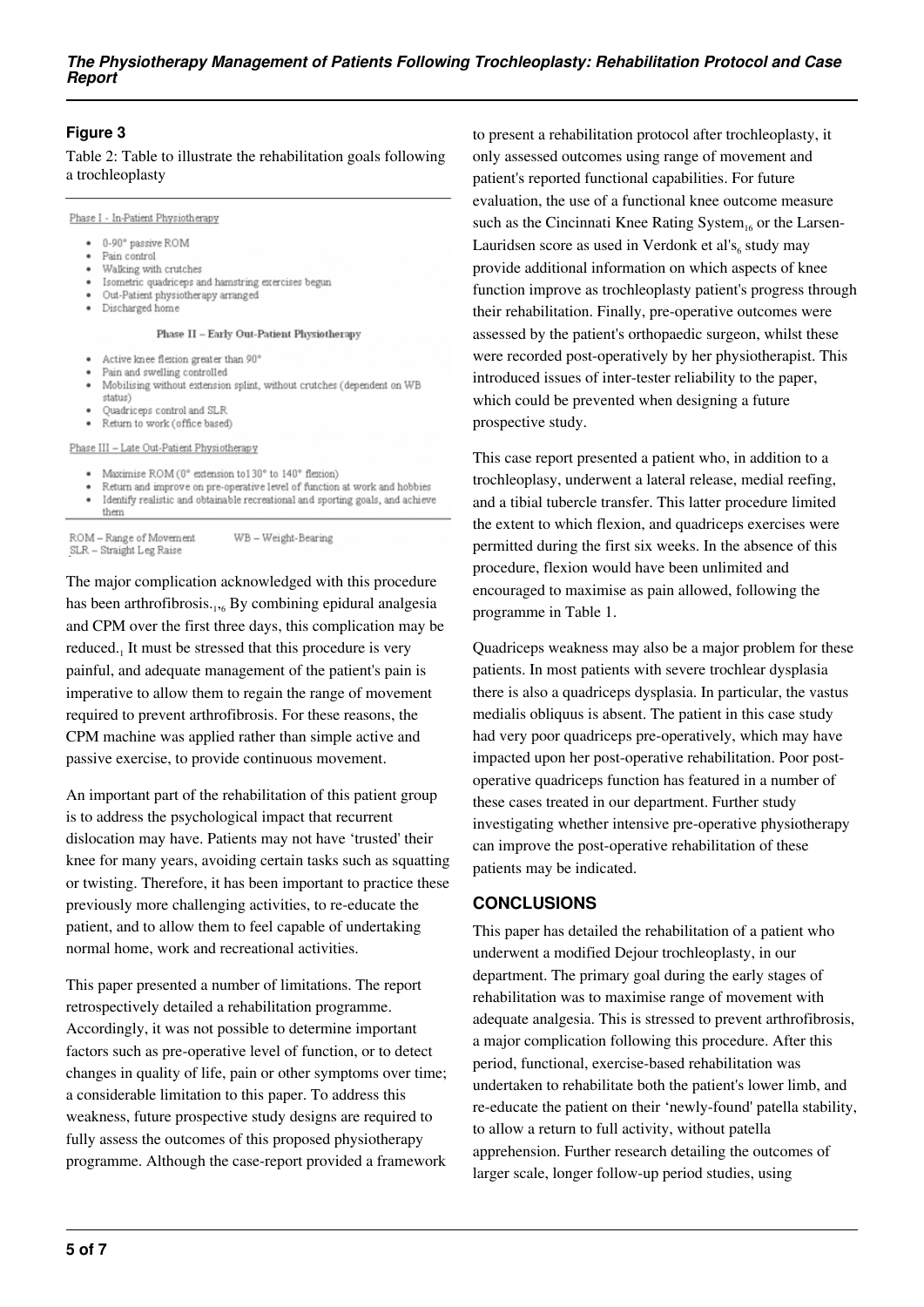functional knee scoring systems, is suggested to assess the results during rehabilitation of trochleoplasty patients.

Ethical Approval: Signed consent was obtained from the patient presented in this case study.

# **CORRESPONDENCE TO**

Mr T O Smith Physiotherapy Department - Out-Patients East Norfolk and Norwich University Hospital Colney Lane Norwich Norfolk, NR4 7UY Tele: 01603 286990 Fax

Number: 01603 287369 Email Address:

toby.smith@nnuh.nhs.uk

# **References**

1. Donell ST, Joseph G, Hing CB, Marshall TJ. Modified Dejour trochleoplasty for severe dysplasia: Operative technique and early clinical results. Knee. 2006;13: 266-273. 2. Boden BP, Pearsall AW, Garrett WE, Feagin JA. Patellofemoral instability: Evaluation and management. J Am Acad Orthop Surg. 1997;5:47-57. 3. Beals RK, Buehler K. Treatment of Patellofemoral Instability in Childhood with creation of a femoral sulcus. J Pediat Orthop. 1997;17:516-519. 4. Ficat RP, Hungerford DS. Disorders of the Patello-Femoral Joint. New York: Massons, 1977. 5. Fithian DC, Paxton EW, Cohen AB. Indications in the treatment of patellar instability. J Knee Surg. 2004;17:47-56. 6. Verdonk R, Jansegers E, Stuyts B. Trochleoplasty in

dysplastic knee trochlea. Knee Surg Sports Traumatol

Arthrosc. 2005;13:529-533.

7. Lenssen AF, Koke AJA, Bie de RA, Geesink RGT. Continuous passive motion in rehabilitation following total knee arthroplasty; short and long term effects on range of motion. Phys Ther Rev. 2003;3:113-121.

8. O'Driscoll SW, Giori NJ. Continuous passive motion (CPM): Theory and principles of clinical application. J Rehabil Res Dev. 2000; 37:179-188.

9. Norkin CC, White DJ. Measurement of joint motion: A guide to goniometry. 2nd edition. Philadelphia: FA Davis Company, 1995.

10. Kisner C, Colby LA. Therapeutic Exercise: Foundations and Techniques. 4th edition. Philadelphia: FA Davis, 2002. 11. Tyler TF, Nicholas SJ, Mullaney MJ, McHugh MP. The role of hip muscle function in the treatment of patellofemoral pain syndrome. Am J Sports Med. 2006; 34:630-636.

12. Zimny NJ. Clinical reasoning in the evaluation and management of undiagnosed chronic hip pain in a young adult. Phys Ther. 1998; 78:62-73.

13. Fitzgerald GK. Open versus closed kinetic chain exercise: Issues in rehabilitation after anterior cruciate ligament reconstructive surgery. Phys Ther. 1997;77:1747-1755

14. Kuroda R, Kambic H, Valdevit A, Andrish J. Distribution of patellofemoral joint pressures after femoral trochlear osteotomy. Knee Surg Sports Traumatol Arthrosc. 2002;10:33-37.

15. Parry RH. Communication during goal-setting in physiotherapy treatment sessions. Clin Rehab. 2004; 18:668-682.

16. Noyes FR, McGinniss GH, Mooar LA. Functional disability in the anterior cruciate insufficient knee syndrome. Sports Med. 1984; 1:287-288.